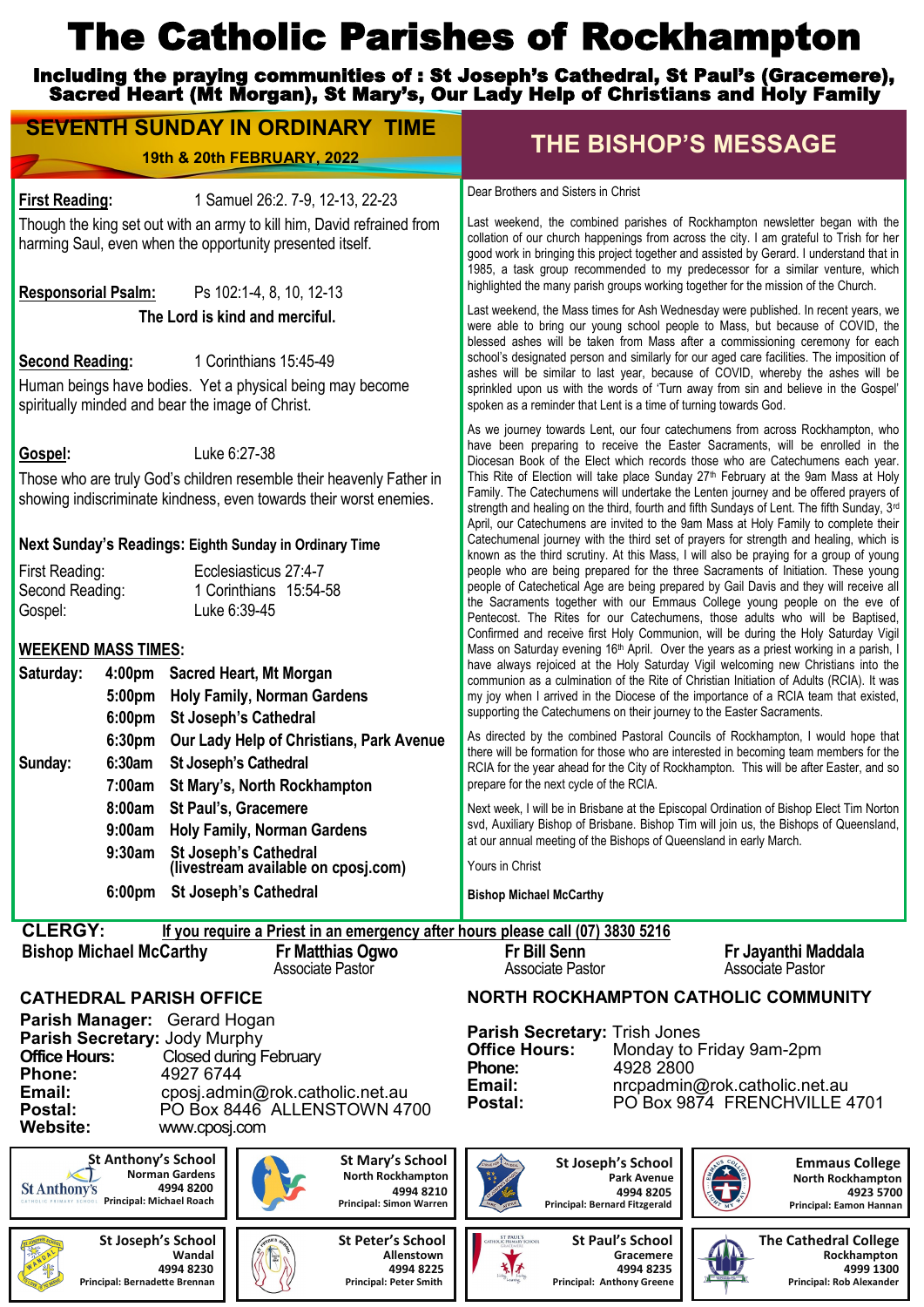## Rockhampton Catholic Parishes:

**Baptisms:** Please contact the respective parish office for more details on bookings and preparation sessions.

**Marriages**: Advanced notice and preparation is required (six months minimum). Please contact the respective parish office for more details.

**Funerals:** Contact the respective parish office or email funerals@rok.catholic.net.au

**Hospital Visitation:** Rockhampton Base Hospital—To arrange a pastoral or sacramental visit while in hospital email pastoralcare.rockhampton@rok.catholic.net.au

#### **PLEASE REMEMBER IN YOUR PRAYERS:**

**Recently deceased:** *Dianne Black, Gloria Barrett*, *Margaret Robinson, Jim & Laurel Pinkerton, Susan Blanch*  **Anniversaries:** *Sylvester Rheinberger, Therese Dutton, Eddie Fitzgerald* **Those who are sick:** *Carmel Schick, Christopher Steer, Barry Carter, Bev Bartlem, Nena Suclan, Pat James, Daisy Maturin, John Dobson, Tony Wilkinson, Simon Schell, John Manwaring, Mirita Abenzi, Gino Abenzi, Pat Healey, Meegan Sommerfeld,* 

*Gwenda Casey, Michael Harris, Noella & Gerry Davies. When providing names, please indicate which list the person needs to be on. When requesting family and friends be included in the sick list, ensure you have their permission. If circumstances change, and the person listed can be removed from the sick list advise the Parish Office.*

#### **PRIEST'S REFLECTION**

In today's gospel, Jesus demands unconditional, unselfish, and generous love from his disciples, when he said: Love your enemies, do good to those who hate you, bless those who curse you, pray for those who treat you badly.

To be Jesus' disciple, we must share with others the mercy we have received from God. We must desist from tit for tat or to pay back violence with violence. We are called to imitate God's kindness, forgiveness, and compassion. "The command to love and pray for one's enemies "is the way to live like a Christian," which entails mirroring God's infinite love and mercy" says Pope Francis. **Fr Matthias Ogwo**

#### **TRAINING FOR EUCHARISTIC MINISTERS OF HOLY COMMUNION TO THE SICK & HOUSEBOUND**

Last year I held training for Eucharistic Ministers to take Holy Communion to our sick and housebound in the various healthcare facilities. Many of our Extraordinary Ministers of Holy Communion attended, but some were unable to attend. I will be running similar training on Saturday, 19th March, from 10 to 11.30am in the Duhig Centre, West Street - after the Feast Day celebrations at St Joseph's Cathedral. This is a follow up for those who missed last year's training and for all taking communion to those at home or care facilities. I have included those who take Holy Communion to our nursing homes including Leinster Place, Bethany and the Range Village, and the Mater Hospital. I look forward to spending this time with you. I would appreciate if you could let me know of your attendance via email:

bishop@rok.catholic.net.au or my office Ph: 07 4887 3070. **Bishop Michael**

Saturday 9:30-10:30am St Joseph's Cathedral

4:00-4:30pm Holy Family Church

#### **CHANEL COLLEGE PAST STUDENTS ASSOCIATION**

The Chanel College Gladstone Past Students Association is up and running. We are looking for all our alumni to get in touch and add their names to our databases.

Our goals are to reconnect our past students with the College, as well as each other, and to ensure the shared memory of the school is kept alive and passed on. Interested in reunions? Interested in becoming part of the Chanel College Community once again? We would love to hear from you.

Please contact our Past Students Association Co-Ordinator Candice Morrison at [candice\\_morrison@rok.catholic.edu.au](mailto:candice_morrison@rok.catholic.edu.au) or phone the College on (07) 4973 4700 and leave your details and she will contact you.

#### **WEEKDAY MASS TIMES** Monday: 5:30pm St Joseph's Cathedral Tuesday: 9:00am Holy Family Church 5:30pm St Joseph's Cathedral Wednesday: 8:00am St Joseph's Cathedral 9:00am St Mary's Church Thursday: 8:00am St Joseph's Cathedral 4:30-7pm Adoration at St Mary's Friday: 9:00am Our Lady Help of Christians 12:10pm St Joseph's Cathedral Saturday: 9:00am St Joseph's Cathedral **Penance: SYNOD OF BISHOPS** People around the world have been participating in an international conversation about the Catholic Church. You are invited to join the discussion, helping shape a major global meeting in 2023. You have one more week to make a submission to your local consultation for the international Synod on Synodality, calling the People of God to walk together in our mission as Christians. Find out more at: <https://catholic.org.au/synodalchurch> **NATIONAL CHURCH LIFE SURVEY** A reminder there are only two weeks to left to complete your survey, either paper copy or online. For more details, contact your Parish Office. **SYRO MALABAR MASS**

Will be celebrated at St Joseph's Cathedral on Friday 11th March at 5pm.

| Last Weekend's Collections                                      | <b>Cathedral Parish</b> | <b>Our Lady Help</b><br>of Christians | <b>Holy Family</b> | <b>St Mary's</b> |
|-----------------------------------------------------------------|-------------------------|---------------------------------------|--------------------|------------------|
| <b>Planned Giving</b><br>(Envelopes, Direct Debit, Credit Card) |                         | \$740.00                              | \$1302.00          | \$368.40         |
| Loose                                                           |                         | \$128.60                              | \$660.60           | \$485.00         |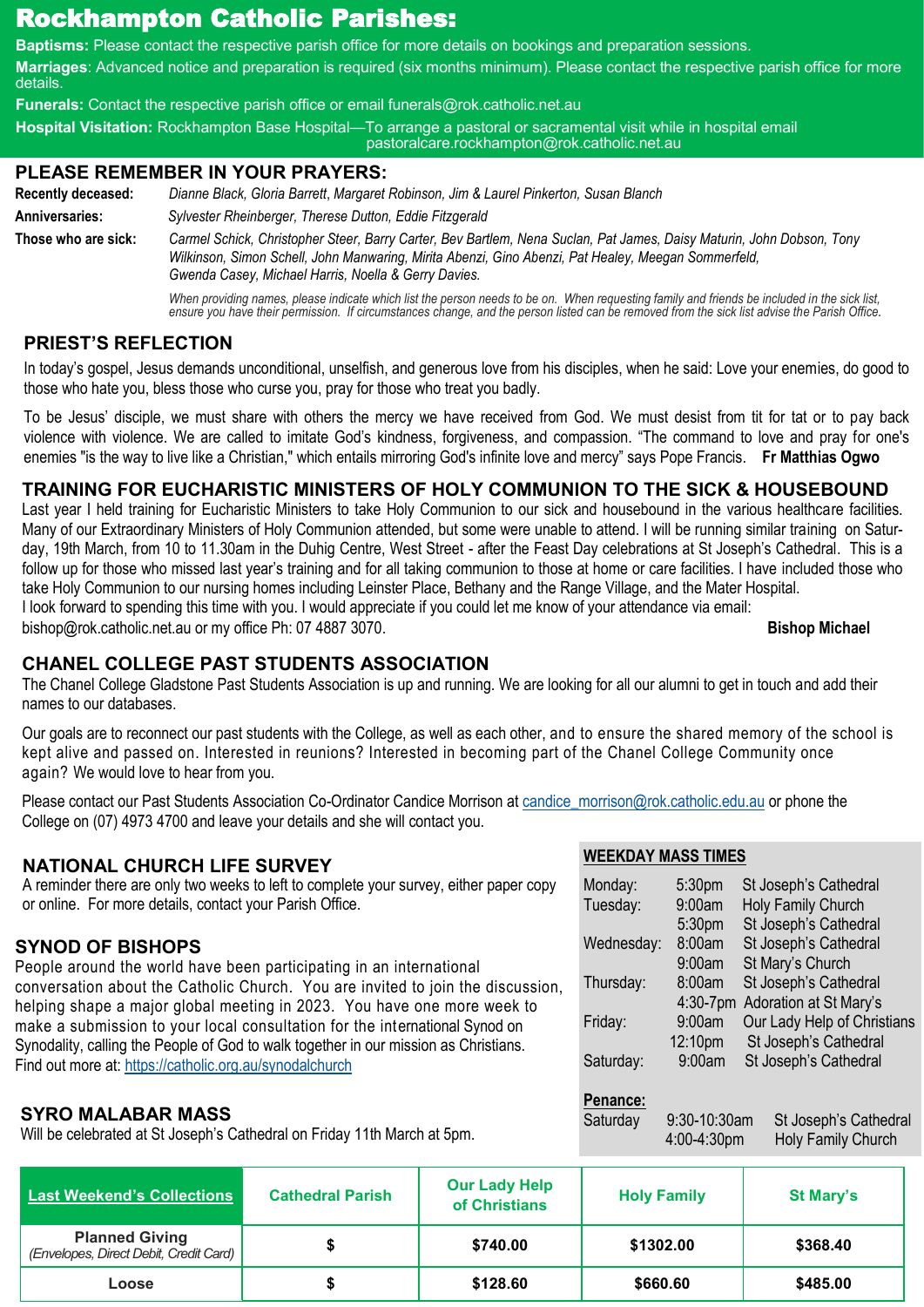#### **MERCY ASSOCIATES GATHERING**



**Date:** Saturday, 26 February following the 9am Mass in St Joseph's **Cathedral** 

**Guest Speaker:** Marg Trevathen - Convenor *Mercy Associates* Qld **Topic:** "*Right Relationships"*- reflecting upon our relationships **Venue:** Duhig Centre (behind Bishop's House) All are welcome!

#### **WORLD DAY OF PRAYER 2022**

*As prepared by the women of England, Wales and Northern Ireland*



Guest Speaker: Sr Kym Harris

Friday 4th March 2022 at 10am in St Joseph's Cathedral

For more info: Helen Truscott 0400 313 783 or hmtruscott@bigpond.com

Choir practice for the World Day of Prayer will be held at 9:00am on the 4th March at St Joseph's Cathedral.

#### **LENTEN PROGRAM - COME TO THE WATER A RESOURCE FOR LENT**

You are welcome to join with a small group of parishioners either on line, or face to face, whilst following COVID safe requirements.

You will need:

- a bible so you can read the gospels for the five weeks,
- a journal or notebook, some time to read and pray and reflect on your own

and an hour to meet with 4-8 other people each week.

For more information contact the Parish Office.

#### **2022 SACRAMENTAL PROGRAM South Rockhampton**

| Tues 8 Mar<br>or<br><b>Wed 9 March</b>         | Family Workshop #1<br><b>Sacrament of Penance</b>        | <b>Kevin Castles Centre</b><br><b>West Street</b>     | 5:30-7:30pm    |
|------------------------------------------------|----------------------------------------------------------|-------------------------------------------------------|----------------|
| Mon 14 Mar<br>or                               | <b>Family Workshop #2</b><br><b>Sacrament of Penance</b> | <b>Kevin Castles Centre</b>                           | 5:30-7:30pm    |
| Tues 15 Mar                                    |                                                          | <b>Kevin Castles Centre</b>                           | $5:30-7:30$ pm |
| Thurs 17 Mar Celebration of                    | <b>Sacrament of Penance</b>                              | St Joseph's Cathedral                                 | 6:00pm         |
| Tues 29 Mar<br>or<br>Wed 30 March Confirmation | Family Workshop #3<br>Sacrament of                       | St Joseph's School<br><b>Herbert Street</b><br>Wandal | $5:30-7:00$ pm |

#### **North Rockhampton \_\_\_\_\_\_\_\_\_\_\_\_\_\_\_\_\_\_\_\_\_\_\_\_\_\_\_\_\_\_\_\_\_\_\_\_\_\_\_\_\_\_\_\_\_\_\_\_\_\_\_\_\_\_\_\_\_\_\_\_**

| 0ľ | Tues 15 Mar Parent Information night | <b>Holy Family Church</b>          | 5:30 <sub>pm</sub> |
|----|--------------------------------------|------------------------------------|--------------------|
|    | Wed 16 Mar Parent Information night  | Our Lady Help of Christians 5:30pm |                    |

#### \_\_\_\_\_\_\_\_\_\_\_\_\_\_\_\_\_\_\_\_\_\_\_\_\_\_\_\_\_\_\_\_\_\_\_\_\_\_\_\_\_\_\_\_\_\_\_\_\_\_\_\_\_\_\_\_\_\_\_\_\_\_\_\_\_ **THE RITE OF CHRISTIAN INITIATION OF CHILDREN OF CATECHETICAL AGE 2022- North Rockhampton**

CHILDREN 7YRS + WHO HAVE NOT BEEN BAPTISED

Thurs 3 Mar Parent Information night Holy Family Church 5:30-6:15pm

The Catholic Diocese of Rockhampton abides by the principles of the *National Catholic Safeguarding Standards* (2013), and is committed to safeguarding, with a specific focus on protecting children and vulnerable adults. For further information or support please contact the Diocesan **Professional Standards and Safeguarding Office:**

**Response Line: 1800 830 113 (free call)** and calls will be forwarded to Helen (PSR) or email: [pssoadmin@rok.catholic.net.au](mailto:pssoadmin@rok.catholic.net.au)

**Diocesan Website** for more information: [https://rok.catholic.net.au/our](https://rok.catholic.net.au/our-diocese/safeguarding/)-diocese/ [safeguarding/](https://rok.catholic.net.au/our-diocese/safeguarding/)

To view the **Diocesan Safeguarding Children and Vulnerable Adults commitment statement and Policy:** http:// [www.rok.catholic.net.au/safeguarding](http://www.rok.catholic.net.au/safeguarding-policies.html)-policies.html **Queensland Professional Standards Office:** [www.psoqld.catholic.net.au/](http://www.psoqld.catholic.net.au/)

### **ASH WEDNESDAY MASS TIMES – Wednesday 2 March**

- 7:00am Holy Family, Norman Gardens
- 8:00am St Paul's, Gracemere
- 9:00am St Mary's, North Rockhampton
- 9:00am St Joseph's Cathedral (livestream at cspoj.com)
- 10:00am Sacred Heart, Mount Morgan
- 12:10pm St Joseph's Cathedral
- 5:30pm Our Lady Help of Christians, Park Avenue



## **WEEKLY PRAYER**

Gracious and generous God.

Creator and Giver of all that is good, we thank you for our many blessings. We acknowledge that all that we have is from you. We offer you thanks and praise for the beauty of the earth, our work, our family, our loved ones, and all the gifts we have been given.

Protect and guide us on our journey. We ask this through Christ our Lord.

#### **CHURCH MINISTRY**

All our churches are looking for various volunteers to help fill vacancies, from a welcoming hello and "Welcome to Our Church", to readers, musicians and Extra—Ordinary Eucharistic Ministers. If you are interested in joining one of our teams we would love to hear from you, contact your parish office for more information on the various roles.

Nominations are also open for positions on the Parish Pastoral Councils. Please contact your Parish Office for a nomination form.

#### **North Rocky Youth Group at Holy Family Hall**

All highschoolers are most welcome!

Saturday 5th March (6-8pm including pizza)

Friday 18th March (7-9pm)

Saturday 2nd April (6-8pm including pizza)

#### **St Joseph's Cathedral Gift & Bookstore**

*Books ~ Sacramental Gifts Bibles ~ Missals ~ Candles Children's Books ~ Rosary Beads Medals ~ Gifts and more!* **The Cathedral Centre 238 Murray Street Tuesday to Friday 9am—2pm,** *Phone: (07)* **4921 2170** *Email:* **[cathedralbookstore@rok.catholic.net.au](mailto:cathedralbookstore@rok.catholic.net.au)** *Website:*

**www.cathedralbooks.com.au**